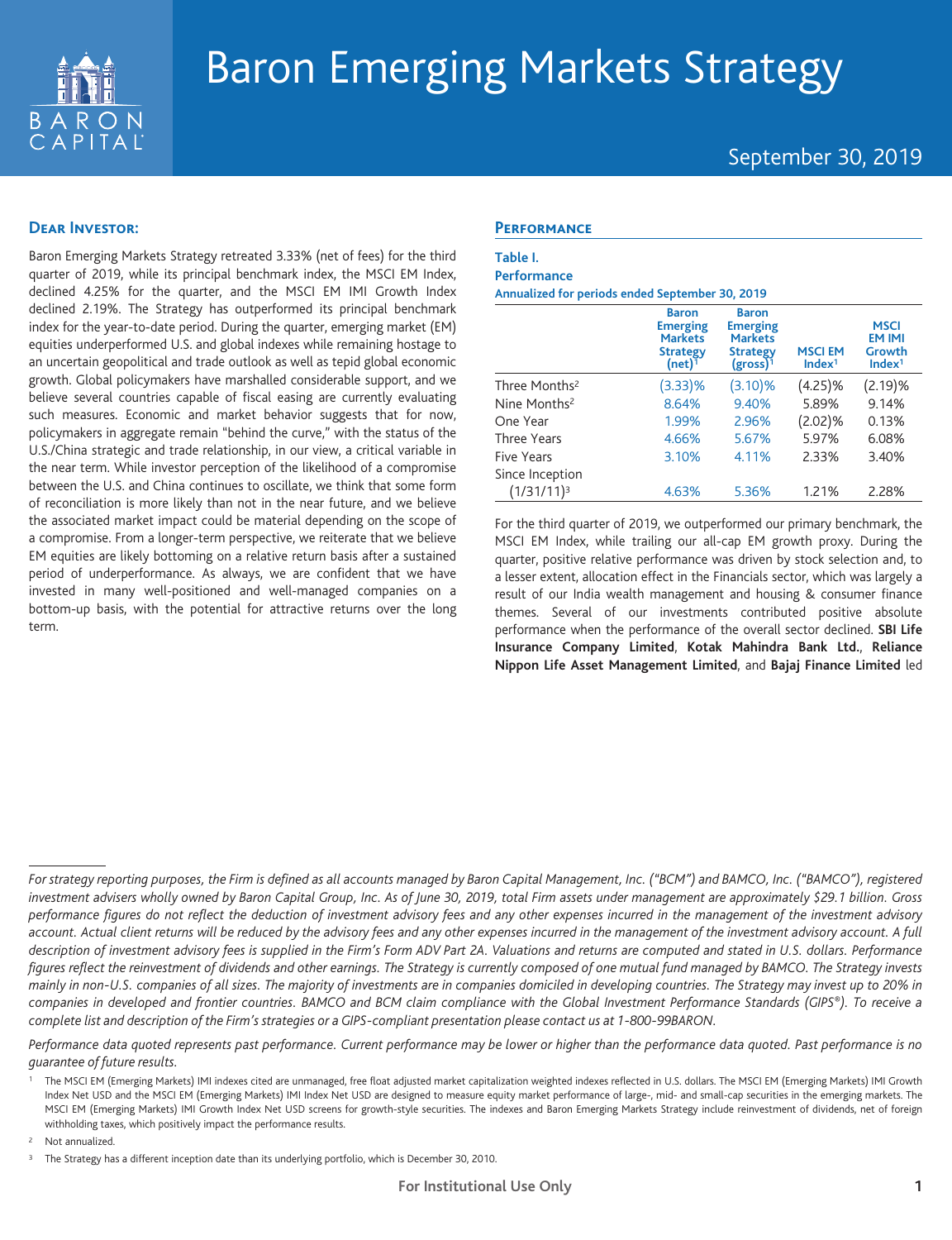# **Baron Emerging Markets Strategy**

absolute returns, aided late in the quarter by the unexpected and material corporate tax cut announced by the Modi administration. In addition, positive stock selection in the Communications Services, Industrials, and Health Care sectors also contributed modestly to relative performance during the quarter. Partially offsetting the above, adverse stock selection in the Energy sector detracted from relative performance. This was mostly due to a material decline in **YPF S.A.**, which was related to the surprise adverse outcome of the initial round of voting in Argentina's presidential election. Stock selection effect in the Information Technology sector also detracted modestly during the quarter. From a country perspective, stock selection in Brazil and India drove positive relative performance, which we address in more detail in the Outlook section of this letter. This was partially offset by adverse relative performance in Taiwan and Argentina.

#### **Table II.**

**Top contributors to performance for the quarter ended September 30, 2019**

|                                                 | Percent<br><b>Impact</b> |
|-------------------------------------------------|--------------------------|
| Taiwan Semiconductor Manufacturing Company Ltd. | 0.37%                    |
| PagSeguro Digital Ltd.                          | 0.34                     |
| PT Tower Bersama Infrastructure, Tbk.           | 0.21                     |
| SBI Life Insurance Company Limited              | 0.15                     |
| <b>Tata Communications Limited</b>              | 0.15                     |

Shares of **Taiwan Semiconductor Manufacturing Company Ltd.** were boosted by a category-wide rally as investors shifted into certain cyclical stocks. As global semiconductor demand turns positive due to 5G related investments in telecommunications equipment and smartphones, Taiwan Semiconductor remains the partner of choice for leading technology companies seeking cutting edge solutions for next-generation chips. Futher, Taiwan Semiconductor is a clear beneficiary of any perceived improvement in U.S./China trade relations.

**PagSeguro Digital Ltd.** provides digital payment solutions to small and micro merchants in Brazil. Shares contributed to performance due to strong momentum in key performance indicators, including net client additions and average take rate. These indicators suggest the company is less susceptible to competition than feared. During the quarter, PagSeguro also announced strong traction in its recently launched banking offering, PagBank, which increases the company's addressable market and provides a new avenue for growth.

Shares of **PT Tower Bersama Infrastructure, Tbk.**, the second largest owner and operator of wireless telecommunications towers in Indonesia, appreciated during the quarter due to in-line second quarter results with a slight increase in tenancy expectations for the full year, as well as long-term benefits from carrier network build-outs in Indonesia.

Shares of **SBI Life Insurance Company Limited** contributed to performance in the quarter. Gains were driven by strong premium growth, along with improving margins led by favorable product mix shift. We retain conviction in SBI Life due to its prevalence across India and large addressable market opportunity. We expect the company's embedded value to sustain mid-to-high teens growth over the next three-to-five years. As a leading life insurance player in India, the company should benefit from growing demand for individual protection and other insurance-linked savings products.

Shares of **Tata Communications Limited** contributed to performance in the third quarter. As the world's leading sub-sea fiber network operator, the company is benefiting from structural growth in data usage. Gains were driven by the successful spin-out of certain land assets that led to a meaningful re-rating of the core enterprise business, which was grossly undervalued. We retain conviction in Tata, as we think the company is well positioned to scale its high-growth data services business and leverage its global fiber optic network.

#### **Table III.**

**Top detractors from performance for the quarter ended September 30, 2019**

|                                      | <b>Percent</b><br><b>Impact</b> |
|--------------------------------------|---------------------------------|
| YPF S.A.                             | $-0.42%$                        |
| Sasol Limited                        | $-0.31$                         |
| Tencent Holdings Limited             | $-0.28$                         |
| RBL Bank Limited                     | $-0.26$                         |
| Edelweiss Financial Services Limited | $-0.23$                         |

**YPF S.A.** is an integrated oil & gas company focused on developing hydrocarbon fields in Argentina. Shares of YPF declined during the quarter after an opposition party candidate won primary elections by a surprisingly large margin. Election results led to significant devaluation of the local currency and expectations of significant deterioration in macro-economic conditions. We sold our shares in the company, given the greater uncertainty about the investment climate and the policy path on fuel prices.

**Sasol Limited** is an integrated petrochemicals and energy company based in South Africa. Shares detracted from performance after the company announced further delays for its Lake Charles chemical plant project in the U.S. We remain positive as Sasol is approaching free cash flow inflection with the launch of the new plant. We do not think the stock is being accurately valued by the market, and we expect to see multiple re-rating as the company executes on its growth strategy.

**Tencent Holdings Limited** operates the leading social network and messaging platforms in China (QQ, WeChat), the largest online entertainment and media business in China, and the largest online PC and mobile gaming business in China. Shares detracted given second quarter revenue growth that fell short of investor expectations and gross margin compression against the backdrop of trade war-related news. That said, we believe Tencent can grow each of its large business segments for years to come given its track record of execution, scale, and unique and diversified online assets.

**RBL Bank Limited** is one of India's fastest growing private sector banks, serving corporate and retail clients. Shares detracted from performance due to concerns over stress in the company's corporate loan portfolio that tempered expectations for credit growth and attainment of profitability targets. We retain conviction in RBL as a long-term winner due to its promising digital strategy, partnership approach to retail lending, and strong management team.

Shares of **Edelweiss Financial Services Limited**, a leading non-bank financial company ("NBFC") in India, declined in the quarter due to concerns over asset quality trends and a tight liquidity environment for real estate-focused NBFCs. We remain invested as we believe the company is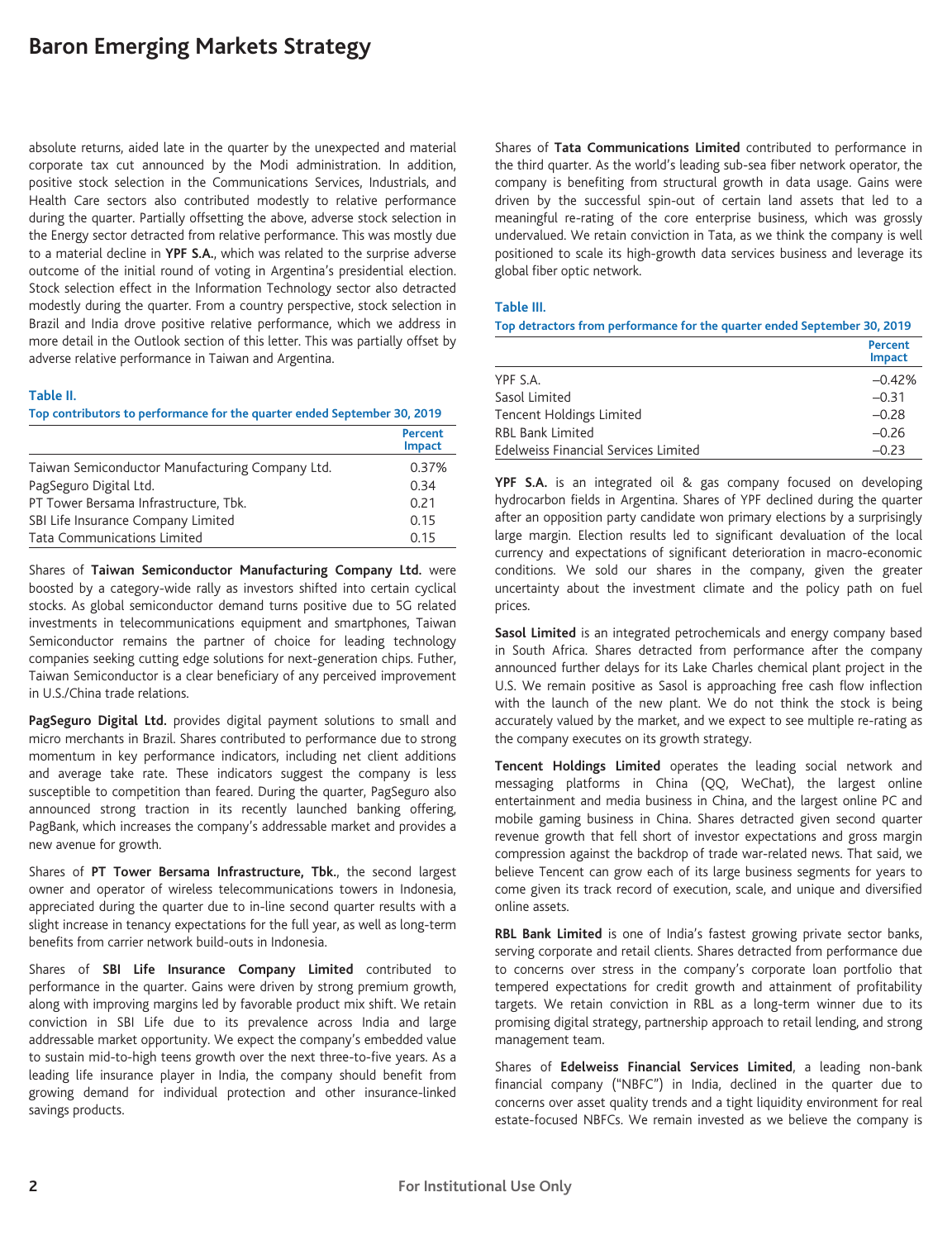well positioned to benefit from growing demand for retail lending, distressed asset services, and brokerage services. However, we are actively monitoring business performance along with liquidity conditions and are reevaluating the investment thesis accordingly.

## **PORTFOLIO STRUCTURE**

#### **Table IV.**

**Top 10 holdings as of September 30, 2019**

|                                                 | <b>Percent of</b><br><b>Net Assets</b> |
|-------------------------------------------------|----------------------------------------|
| Alibaba Group Holding Limited                   | 4.6%                                   |
| Taiwan Semiconductor Manufacturing Company Ltd. | 3.0                                    |
| Samsung Electronics Co., Ltd.                   | 3.0                                    |
| <b>Tencent Holdings Limited</b>                 | 2.6                                    |
| Sberbank of Russia PISC                         | 2.2                                    |
| Petroleo Brasileiro S.A. Petrobras              | 1.9                                    |
| B3 S.A. – Brasil, Bolsa, Balcao                 | 1.8                                    |
| PagSeguro Digital Ltd.                          | 1.8                                    |
| China International Travel Service Limited      | 1.7                                    |
| Reliance Industries Limited                     | 1.7                                    |

### **Exposure By Country**

#### **Table V.**

**Percentage of securities by country as of September 30, 2019**

|                      | <b>Percent of</b><br><b>Net Assets</b> |
|----------------------|----------------------------------------|
| China                | 33.3%                                  |
| India                | 16.7                                   |
| <b>Brazil</b>        | 10.0                                   |
| Taiwan               | 8.4                                    |
| Korea                | 5.0                                    |
| South Africa         | 3.7                                    |
| Mexico               | 3.6                                    |
| Philippines          | 2.9                                    |
| Russia               | 2.9                                    |
| Thailand             | 2.3                                    |
| Indonesia            | 1.3                                    |
| United Kingdom       | 1.3                                    |
| Panama               | 1.3                                    |
| Hong Kong            | 1.1                                    |
| Argentina            | 1.0                                    |
| United Arab Emirates | 0.8                                    |
| Hungary              | 0.6                                    |
| Finland              | 0.5                                    |
| Nigeria              | 0.0                                    |

*Exposure by Market Cap:* The Strategy may invest in companies of any market capitalization, and we have generally been broadly diversified across large-, mid-, and small-cap companies, as we believe developing world companies of all sizes can exhibit attractive growth potential. At the end of the third quarter of 2019, the Strategy's median market cap was \$10.0 billion, and we were invested 76.0% in large- and giant-cap companies, 20.0% in mid-cap companies, and 0.5% in small- and micro-cap companies as defined by Morningstar, with the remainder in cash and private securities.

## **Recent Activity**

In recent quarters, we have endeavored to increase our position concentration with an emphasis on quality and compound return potential, while reducing the overall number of investments in the portfolio. Further, given the increasing unpredictability of foreign policy and geopolitical events, we have attempted to moderate our exposure to companies whose earnings could be directly disrupted by an escalation of the U.S./China trade dispute, as well as de-emphasize themes and investments with higher sensitivity to macro-driven conditions or events. While our portfolio turnover to date modestly exceeds historical levels, this is deliberate and temporary, and during the third quarter, we made 5 new investments while exiting 16. On the margin, we hope to reduce our total number of positions further, largely by eliminating smaller positions and adding to our higher conviction long-term investments.

Our largest new investment in the quarter was **Azul S.A.**, a leading low-cost airline operator in Brazil. Founded in 2008 by JetBlue founder David Neeleman, Azul is one of the world's most profitable airlines, with attractive long-term competitive advantages and many years of growth potential ahead. Azul has transformed Brazil's air traffic industry, focusing on secondary markets where it often is the sole operator, thereby creating new routes that have never existed, tapping into latent, pent-up demand, and gaining share from alternative modes of transportation. Further, unlike its principal domestic competitors, the company has the balance sheet strength to consistently invest in fuel-efficient, modern aircraft, which drives capacity and revenue expansion while reducing unit costs. While the investment case is attractive on its surface, we believe the recent shutdown of Avianca Brazil, a former local competitor with a 13% domestic share, and Azul's recently announced air cargo agreement with **MercadoLibre, Inc.,** the country's leading e-commerce operator, are likely to accelerate the rate of operating margin expansion and earnings growth in the near term.

**China Conch Venture Holdings Ltd**. is an emerging leader in hazardous and solid waste treatment that is leveraging its unique and proprietary cement co-processing and waste-to-energy technologies to offer remediation services at a fraction of the cost of existing solutions. A cleaner environment is a major policy priority in China, and China Conch, which is structured and operates as a quasi-private entity with state sponsorship, is uniquely positioned to dominate market share given its affiliation and/or partnership agreements with the country's leading cement manufacturers. Cement co-processing is estimated to grow rapidly over the next decade as its share of the hazardous waste treatment industry rises from its current 3% level, and we believe China Conch will directly benefit from volume growth in its core operations of over 30% per annum in the next five years.

**Meituan Dianping** operates China's leading online food delivery platform, while also providing online travel and other consumer services. Online food delivery in China is essentially a duopoly, with Meituan, backed by the internet giant Tencent, consistently gaining market share by out-executing Alibaba's Ele.me, leading to a nearly two-thirds market share. Having followed Meituan and its impressive management team since its IPO last year, we initiated a position in the recent quarter based on evidence that Alibaba had begun to dial down the competitive intensity, likely in recognition that material cash subsidies were not eroding Meituan's advantage or market share, and we believe the industry is now poised to exhibit operating leverage as delivery density, order frequency, and take rates continue to improve. Meituan currently delivers over 20 million food orders per day nationwide, so we expect small improvements in unit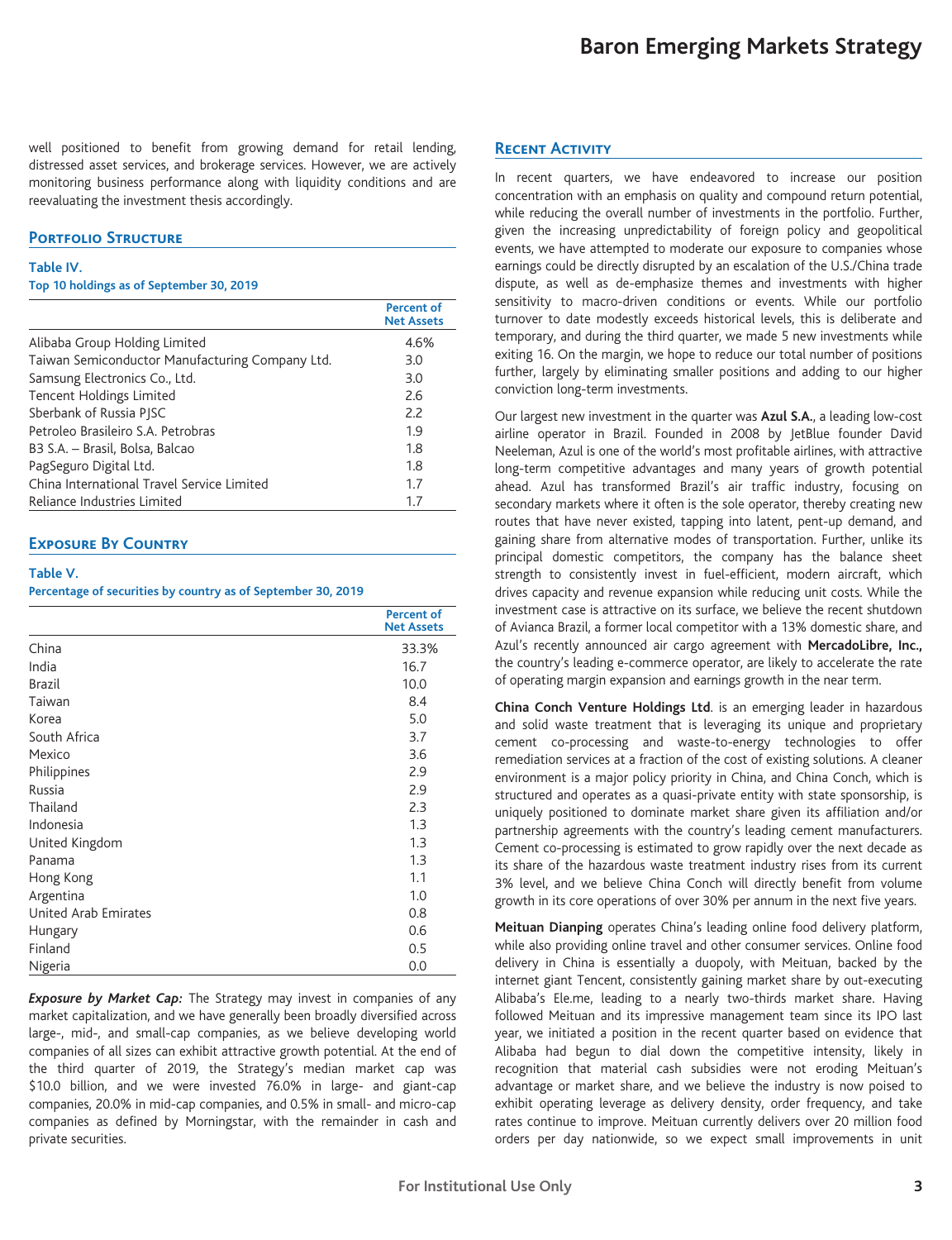# **Baron Emerging Markets Strategy**

profitability to reverse operating losses and drive attractive margins over our investment horizon.

During the quarter we exited several positions, most notably **China Tower Corporation Limited** and **StoneCo Ltd**. We believe the nature of China's 5G expansion and other tower capacity additions will prove less additive to China Tower's earnings than we and the market have anticipated. StoneCo is a disruptive Brazilian payment provider, and we believe the company's operating and market share momentum have deteriorated as competition has escalated in its core market. In addition, we exited **Banco do Brasil S.A.**, as we have identified what we believe are more attractive bottom-up earnings-driven investments in Brazil; and **YPF S.A.** and **Loma Negra Compania Industrial Argentina Sociedad Anonima,** as a result of the surprising first round results of the presidential election in Argentina. Finally, we also exited several small positions consistent with our effort to drive greater position concentration within the portfolio.

## **Outlook**

In our second quarter letter, we stated that while this year's pivot to central bank accommodation led by the U.S. Federal Reserve, was a clear support for global equities as well as EM economies and currencies, geopolitical and foreign policy risks remained heightened and could overwhelm such accommodation as the year progressed. Further, we suggested that the cadence of the strategic and trade confrontation between the U.S. and China remained the most important variable for the near-term outlook for EM equity performance. Three months have passed, and investors basically remain on the same treadmill, while EM equities have spent much of the year consolidating in a broad trading range following an impressive recovery in January. Similar to last quarter, rising expectations of a U.S./China trade compromise were dashed in early August as the U.S. accused China of failing to honor a good faith commitment to purchase soybeans, and then immediately scheduled tariffs on the remaining \$300 billion of imported goods from China. This sparked a series of tariff and non-tariff escalation and hostile rhetoric on both sides: "Wash, Rinse, Repeat." The brief period of respite that followed as trade negotiators agreed to meet in October was punctured in the final days of the quarter by the Trump administration's threat of capital controls on U.S.-listed Chinese equities. All of the above injected uncertainty and contributed to fears of a global recession, as global equities ended the third quarter toward the low end of this year's trading range.

While the environment remains volatile and stocks appear hostage to such headlines, we see the recent rhetoric as a likely precursor to a compromise. First, we believe it is increasingly clear that extending tariffs further, particularly to the core of U.S. consumer goods that comprise the final \$300 billion bucket, would likely exert more harm on U.S. corporations and consumers than on China, while doing so would likely trigger further RMB depreciation, leaving U.S. constituents as the predominant losers. Second, further restricting the flow of high-technology components and semiconductors to China/Huawei will cause material disruption across the U.S. and global technology sector. Third, and perhaps most important as we near the Presidential election window, we believe it is critical for President Trump to fortify the midwestern vote, likely in the form of a massive soybean purchase commitment from China, as the midwestern swing states are likely to drive the 2020 election outcome. Finally, a year after China began a broad stimulus campaign, recent negative economic surprises appear more significant in the U.S. than in China or elsewhere. U.S. equities and the dollar have recently begun to underperform international counterparts, suggesting to us that it is an opportune time for the U.S. to reach a compromise.

While policy and politics are unpredictable, we view the window for a pre-election trade deal as the next three to six months. Should any such deal be announced, we believe investors' perception that global policymakers remain "behind the curve" would likely shift and begin to discount an improving global economic outlook–with particular benefit to EM economies, currencies, and equities. Greater confidence in China and EM currency stability would additionally catalyze capital flows back into EM bonds, which offer attractive yield premiums to developed world counterparts. Longer term, we continue to believe that U.S. weaponization of U.S. foreign policy and the dollar suggests the dollar bull market is likely near peaking, and we believe a key consequence would be the trough in EM relative underperformance.

Despite the difficult geopolitical backdrop, several pockets of the EM universe and our portfolio have exhibited solid performance and give us cause for optimism. Brazil remains the standout jurisdiction, in our opinion, as policy initiatives such as Social Security and other fiscal reforms as well as a mass privatization agenda have materially enhanced the sovereign credit profile, reduced inflation expectations and interest rates, and driven material upgrades in earnings expectations. We believe Brazil is now transitioning from a macro-driven to a bottom-up stock pickers' market,